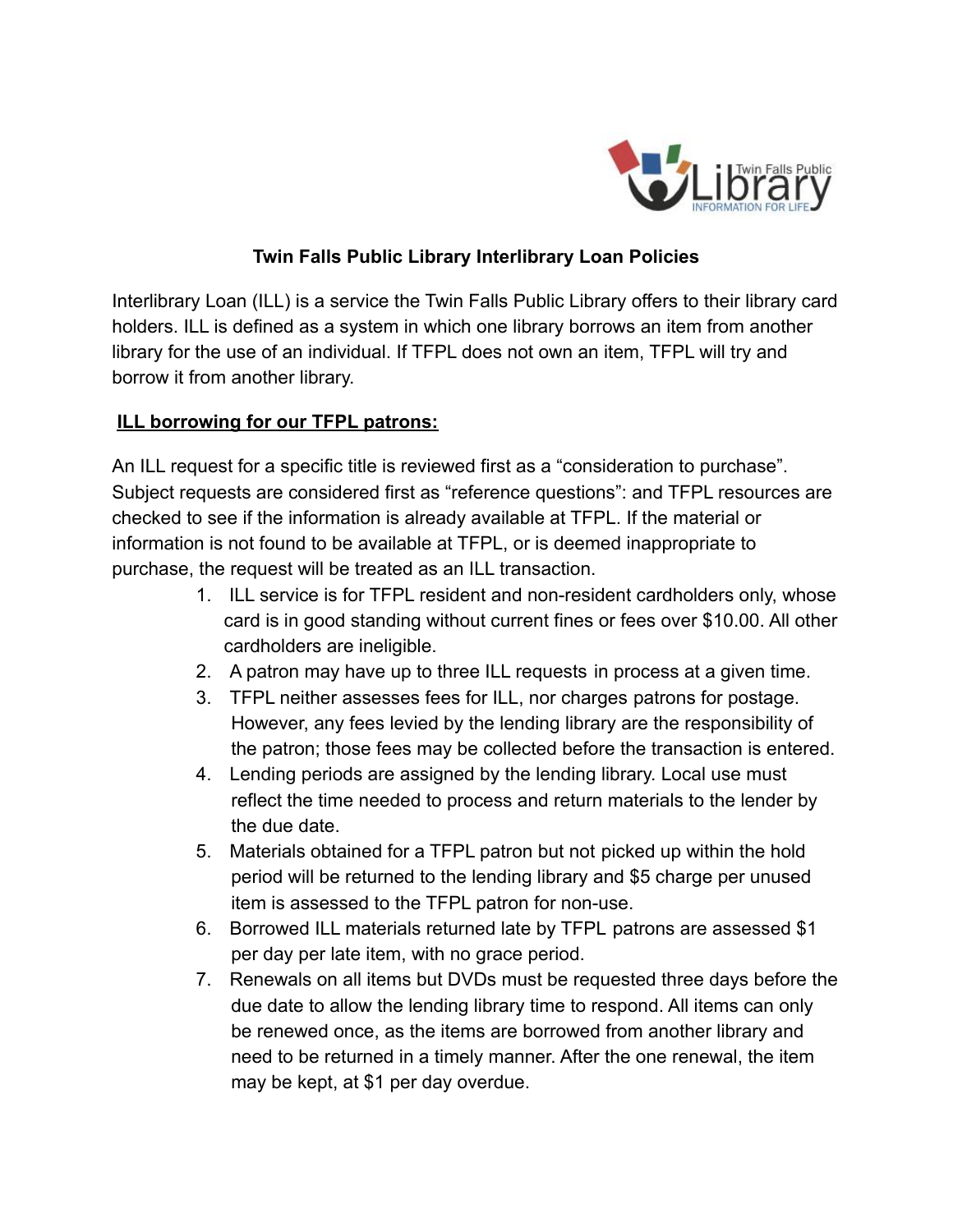- 8. There is no renewal on DVDs because they are borrowed from another library and need to be returned in a timely manner.
- 9. Patrons may not return an item and immediately place another ILL for that same item. At least three weeks must pass before that item can be requested again by the same patron. Patrons can only order the same book, audiobook, CD or DVD item three times. All other items may only be requested once. Special circumstances will be evaluated by staff.
- 10. Items must be picked up by the patron requesting the item.
- 11. There is a 10 business day hold period to pick up the item(s).
- 12. All items are checked out for 3 weeks (including DVDs).
- 13. DVDs are borrowed from select LYNX! Consortium or Magic Valley libraries.
- 14. TFPL will borrow books, audiobooks, DVDs, music CDs and microfilm. Any other items requested are evaluated by a member of the staff. TFPL reserves the right to deny any request.
- 15. Borrowing Restrictions, the library is unable to borrow, listed but not limited to:
	- a. Items published in the last 12 months.
	- b. Items owned by TFPL (unless all copies are lost or missing)
	- c. Bound periodicals
	- d. Ebooks and downloadable audio
	- e. Video & board games
	- f. Items from outside the United States
	- g. LP records
- 16. The customer is responsible for monitoring the status of their ILL items and requests.
- 17. All correspondence with the borrowing library will be made by TFPL staff.

## **ILL lending TFPL items to other libraries:**

TFPL accepts ILL requests from other libraries in good standing for their patrons, and assesses no fees nor postage charges, so long as return postage is provided by the borrowing library. Late returns by patrons to their library are that library's concern, but TFPL charges for lost, or damaged materials and associated replacement/processing costs are the responsibility of the borrowing library. One time renewals may be allowed.

Items unavailable for lending thru ILL include but are not limited to the following:

Materials received within the last 12 months

Non-circulating materials